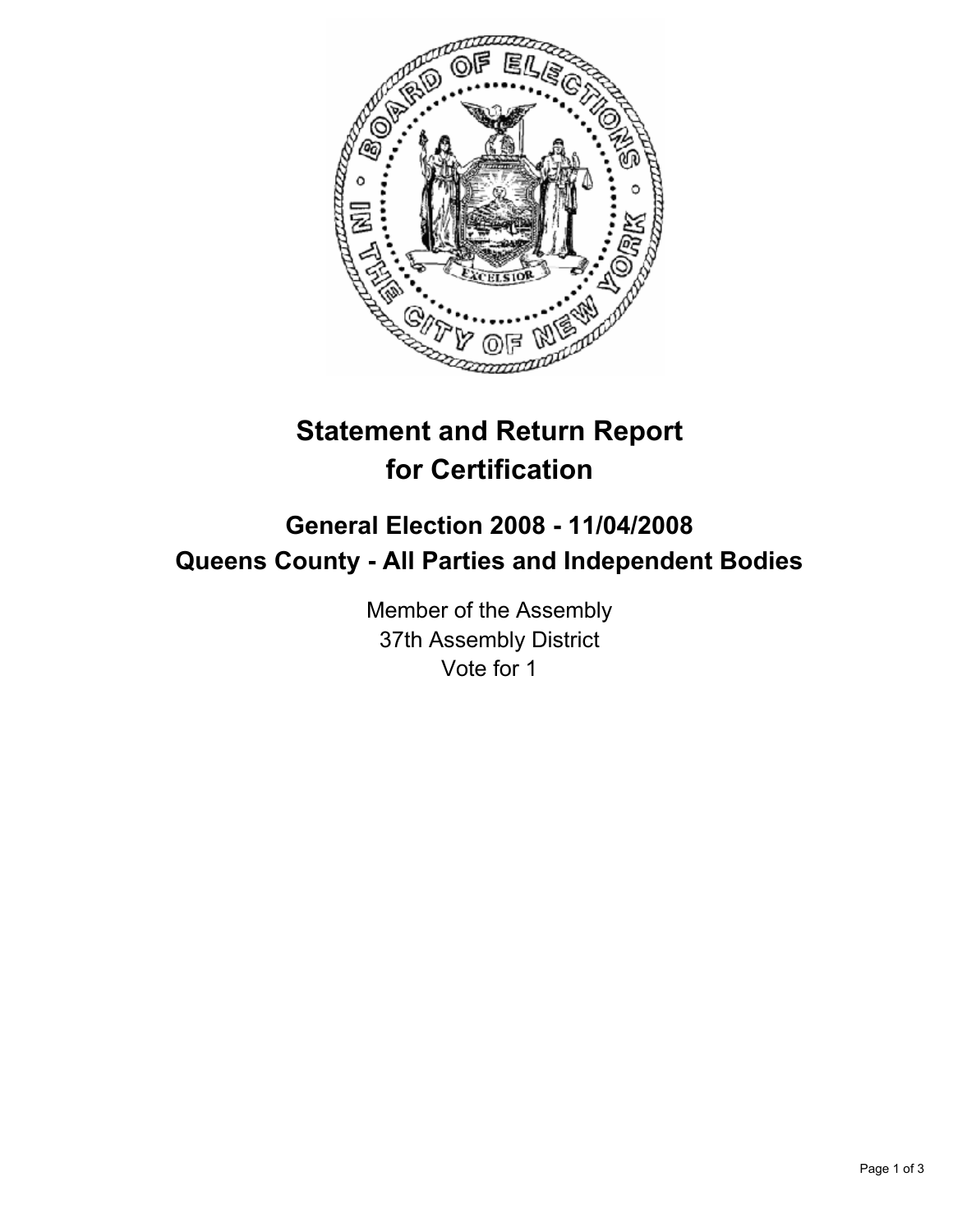

### **Assembly District 37**

| PUBLIC COUNTER                 | 29,530 |
|--------------------------------|--------|
| <b>EMERGENCY</b>               | 277    |
| ABSENTEE/MILITARY              | 575    |
| AFFIDAVIT                      | 1,369  |
| <b>Total Ballots</b>           | 31,938 |
| CATHERINE T NOLAN (DEMOCRATIC) | 20,601 |
| CARTMAN (WRITE-IN)             |        |
| DANIEL EXLER (WRITE-IN)        |        |
| JOE THE PLUMMER (WRITE-IN)     |        |
| JOHN WARD (WRITE-IN)           |        |
| THOMAS F COONEY III (WRITE-IN) |        |
| <b>Total Votes</b>             | 20,606 |
| Unrecorded                     | 11,332 |